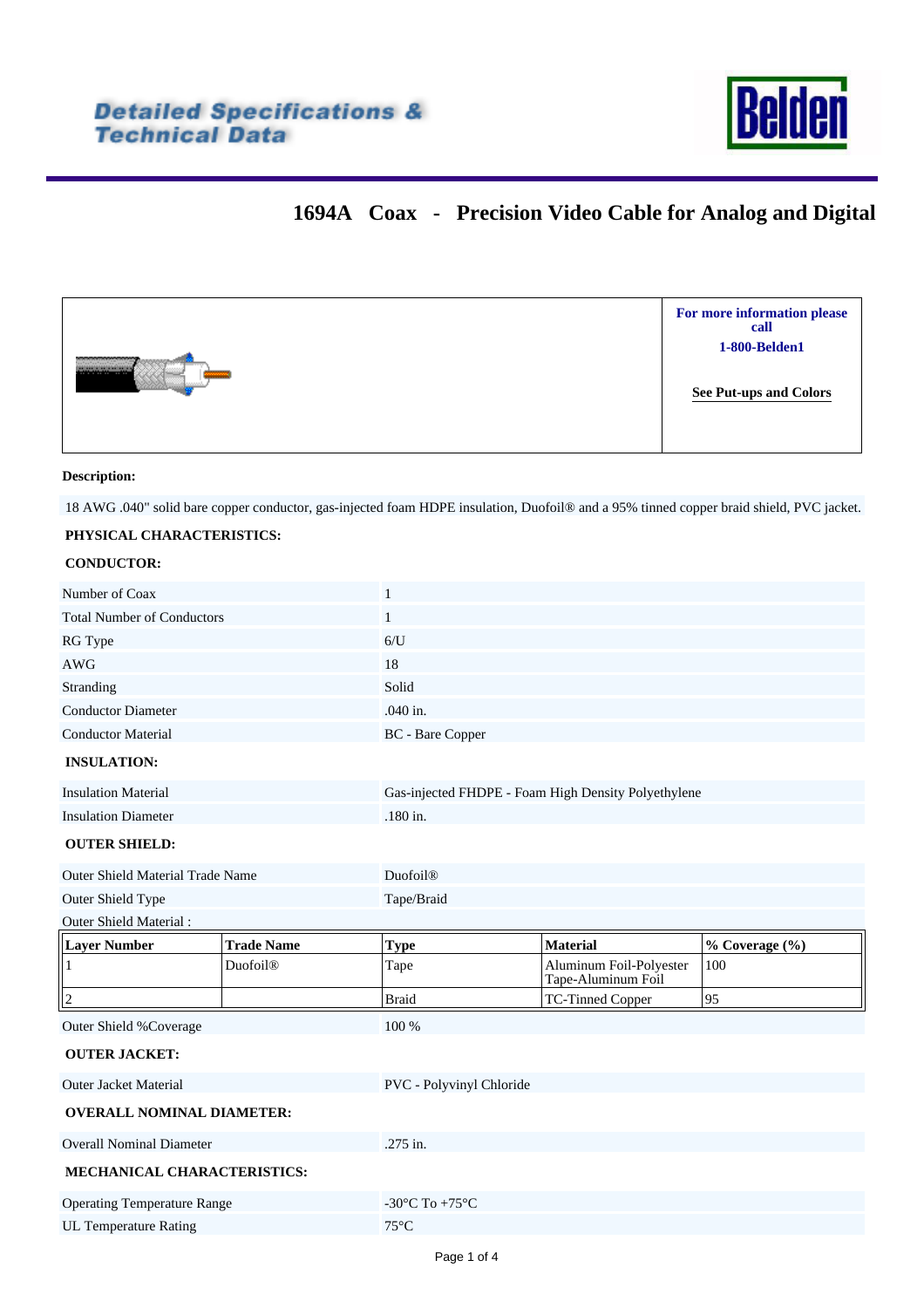

# **1694A Coax - Precision Video Cable for Analog and Digital**

|                                                  |                        | 5<br>851                                                                                                                                                                                                                                                           | 850<br>3000                 | 23<br>21                                             |  |  |
|--------------------------------------------------|------------------------|--------------------------------------------------------------------------------------------------------------------------------------------------------------------------------------------------------------------------------------------------------------------|-----------------------------|------------------------------------------------------|--|--|
| <b>Description</b>                               | <b>Frequency (MHz)</b> | <b>Start Frequency (MHz)</b>                                                                                                                                                                                                                                       | <b>Stop Frequency (MHz)</b> | <b>Minimum Structural</b><br><b>Return Loss (dB)</b> |  |  |
| Minimum Structural Return Loss:                  |                        |                                                                                                                                                                                                                                                                    |                             |                                                      |  |  |
| Nominal Outer Shield DC Resistance               |                        | 2.8 Ohms/1000 ft                                                                                                                                                                                                                                                   |                             |                                                      |  |  |
| Nom. Conductor DC Resistance @ 20 Deg. C         |                        | $6.4$ Ohms/1000 ft                                                                                                                                                                                                                                                 |                             |                                                      |  |  |
| Nominal Delay                                    |                        | $1.24$ ns/ft                                                                                                                                                                                                                                                       |                             |                                                      |  |  |
| Nominal Velocity of Propagation                  |                        | 82 %                                                                                                                                                                                                                                                               |                             |                                                      |  |  |
| Nom. Capacitance Conductor to Shield             |                        | $16.2$ pF/ft                                                                                                                                                                                                                                                       |                             |                                                      |  |  |
| Nom. Inductance                                  |                        | $0.106$ $\mu$ H/ft                                                                                                                                                                                                                                                 |                             |                                                      |  |  |
| Nom. Characteristic Impedance                    |                        | $75 +/- 1.5$ Ohms                                                                                                                                                                                                                                                  |                             |                                                      |  |  |
| ELECTRICAL CHARACTERISTICS:                      |                        |                                                                                                                                                                                                                                                                    |                             |                                                      |  |  |
| Non-Plenum Number                                |                        | 1695A                                                                                                                                                                                                                                                              |                             |                                                      |  |  |
| Plenum $(Y/N)$                                   |                        | $\mathbf N$                                                                                                                                                                                                                                                        |                             |                                                      |  |  |
| PLENUM/NON-PLENUM:                               |                        |                                                                                                                                                                                                                                                                    |                             |                                                      |  |  |
| <b>Suggested Connectors</b>                      |                        | AMP 221185-1 Dual Crimp Gold Pin BNC (75 Ohms); Amphenol 31-70000 Dual<br>Crimp Gold Pin BNC (75 Ohms); Kings 2065-10-9 Dual Crimp Gold Pin (75<br>Ohms); Trompeter UPL220-20 Dual Crimp Gold Pin BNC (75 Ohm); ADC BNC-<br>1694D Dual Crimp Gold Pin BNC (75 Ohm) |                             |                                                      |  |  |
| Suitability - Aerial                             |                        | Black only, when supported by a messenger wire                                                                                                                                                                                                                     |                             |                                                      |  |  |
| Suitability - Outdoor                            |                        | <b>Black only</b>                                                                                                                                                                                                                                                  |                             |                                                      |  |  |
| Suitability - Indoor                             |                        | All colors                                                                                                                                                                                                                                                         |                             |                                                      |  |  |
| <b>SUITABILITY:</b>                              |                        |                                                                                                                                                                                                                                                                    |                             |                                                      |  |  |
| <b>CSA Flame Test</b>                            |                        | FT4                                                                                                                                                                                                                                                                |                             |                                                      |  |  |
| <b>UL Flame Test</b>                             |                        | UL1666 Vertical Shaft                                                                                                                                                                                                                                              |                             |                                                      |  |  |
| <b>FLAME TEST:</b>                               |                        |                                                                                                                                                                                                                                                                    |                             |                                                      |  |  |
| CEC/C(UL) Specification                          |                        | <b>CMG</b>                                                                                                                                                                                                                                                         |                             |                                                      |  |  |
| NEC/(UL) Specification                           |                        | <b>CMR</b>                                                                                                                                                                                                                                                         |                             |                                                      |  |  |
| <b>APPLICABLE STANDARDS:</b>                     |                        |                                                                                                                                                                                                                                                                    |                             |                                                      |  |  |
| APPLICABLE SPECIFICATIONS AND AGENCY COMPLIANCE: |                        |                                                                                                                                                                                                                                                                    |                             |                                                      |  |  |
| Min. Bend Radius (Install)<br>2.75 in.           |                        |                                                                                                                                                                                                                                                                    |                             |                                                      |  |  |
| Max. Recommended Pulling Tension                 |                        | 69 lbs.                                                                                                                                                                                                                                                            |                             |                                                      |  |  |
| <b>Bulk Cable Weight</b>                         |                        | 40 lbs/1000 ft.                                                                                                                                                                                                                                                    |                             |                                                      |  |  |
|                                                  |                        |                                                                                                                                                                                                                                                                    |                             |                                                      |  |  |

Nom. Attenuation :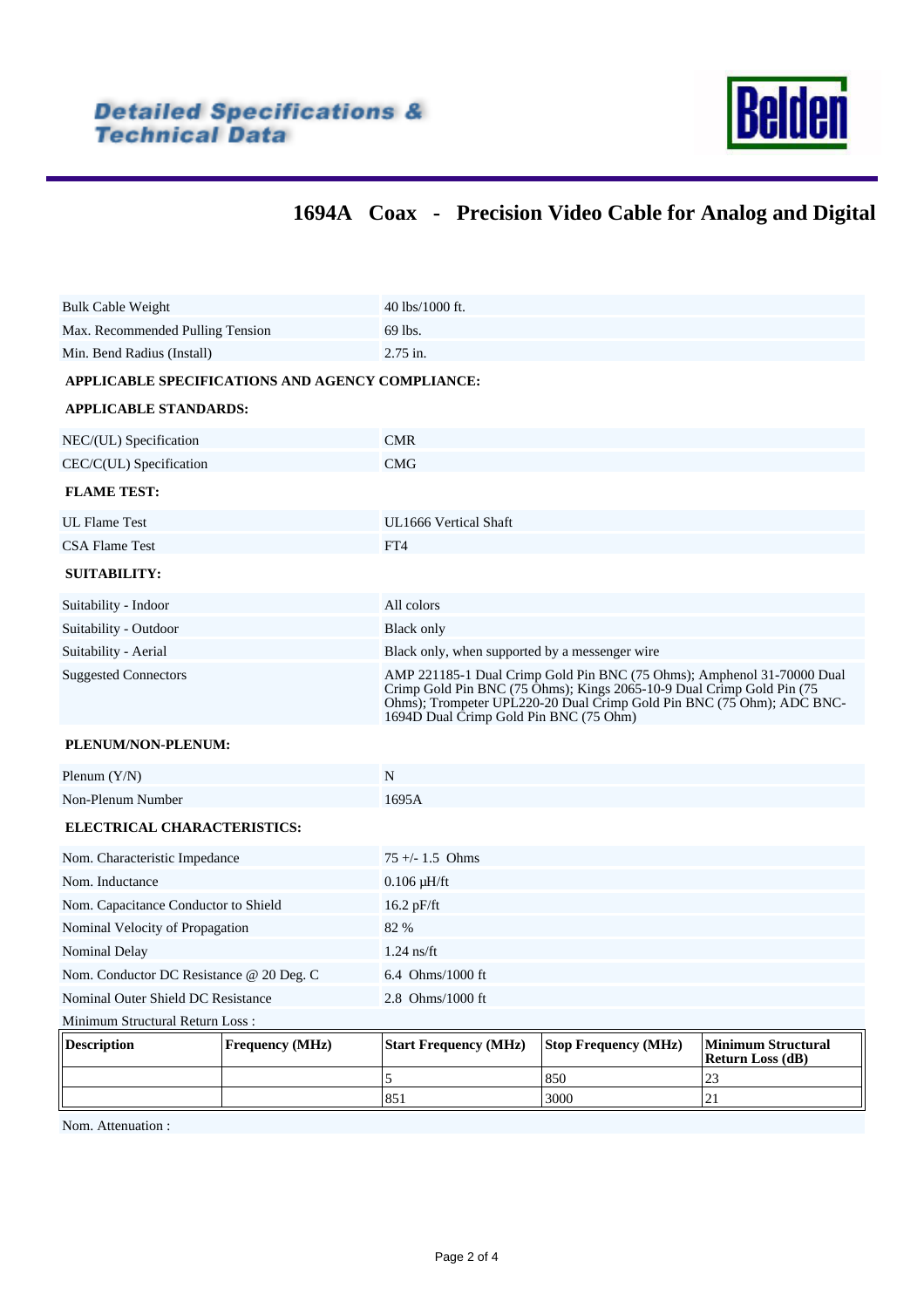

## **1694A Coax - Precision Video Cable for Analog and Digital**

| <b>Description</b> | Frequency (MHz) | <b>Start Frequency (MHz)</b> | <b>Stop Frequency (MHz)</b> | <b>Nom. Attenuation</b><br>(dB/100 ft.) |
|--------------------|-----------------|------------------------------|-----------------------------|-----------------------------------------|
|                    |                 |                              |                             | 0.24                                    |
|                    | 3.58            |                              |                             | 0.45                                    |
|                    | 5               |                              |                             | 0.54                                    |
|                    | 7               |                              |                             | 0.63                                    |
|                    | $10\,$          |                              |                             | 0.72                                    |
|                    | 67.5            |                              |                             | 1.57                                    |
|                    | 71.5            |                              |                             | 1.60                                    |
|                    | 88.5            |                              |                             | 1.75                                    |
|                    | 100             |                              |                             | 1.84                                    |
|                    | 135             |                              |                             | 2.10                                    |
|                    | 143             |                              |                             | 2.16                                    |
|                    | 180             |                              |                             | 2.42                                    |
|                    | 270             |                              |                             | 2.97                                    |
|                    | 360             |                              |                             | 3.43                                    |
|                    | 540             |                              |                             | 4.25                                    |
|                    | 720             |                              |                             | 4.95                                    |
|                    | 750             |                              |                             | 5.00                                    |
|                    | 1000            |                              |                             | 5.89                                    |
|                    | 1500            |                              |                             | 7.33                                    |
|                    | 2000            |                              |                             | 8.57                                    |
|                    | 2250            |                              |                             | 9.14                                    |
|                    | 3000            |                              |                             | 10.67                                   |

Max. Operating Voltage - UL 300 V RMS

### **NOTES:**

Notes Impedance tested in accordance with ASTM D-4566 paragraph 43.2, option 2 using a 75 Ohm fixed bridge and termination. Return Loss tested in accordance with ASTM D-4566 paragraph 45.3, using a 75 Ohm fixed bridge and termination. 100% Sweep tested 5 MHz to 3 GHz. Also available in bundled versions. See 7710A through 7713A.

### <span id="page-2-0"></span>**PUT-UPS AND COLORS:**

| Item          | <b>Description</b>                 | Put-Up (ft.) | Ship Weight (lbs.) | <b>Llacket Color</b> | <b>Notes</b> |
|---------------|------------------------------------|--------------|--------------------|----------------------|--------------|
| 1694A 0011000 | #18 PE/GIFHDPE<br><b>SH FR PVC</b> | 1000         | 45                 | <b>BROWN</b>         | C            |
| 1694A 0014500 | #18 PE/GIFHDPE<br><b>SH FR PVC</b> | 4500         | 202.5              | <b>BROWN</b>         | C            |
| 1694A 0021000 | #18 PE/GIFHDPE<br><b>SH FR PVC</b> | 1000         | 45                 | <b>RED</b>           | C            |
| 1694A 0024500 | #18 PE/GIFHDPE<br><b>SH FR PVC</b> | 4500         | 202.5              | <b>RED</b>           | C            |
| 1694A 0031000 | #18 PE/GIFHDPE<br><b>SH FR PVC</b> | 1000         | 45                 | ORANGE               | C            |
| 1694A 0034500 | #18 PE/GIFHDPE<br><b>SH FR PVC</b> | 4500         | 202.5              | ORANGE               | C            |
| 1694A 0041000 | #18 PE/GIFHDPE<br><b>SH FR PVC</b> | 1000         | 45                 | <b>YELLOW</b>        | C            |